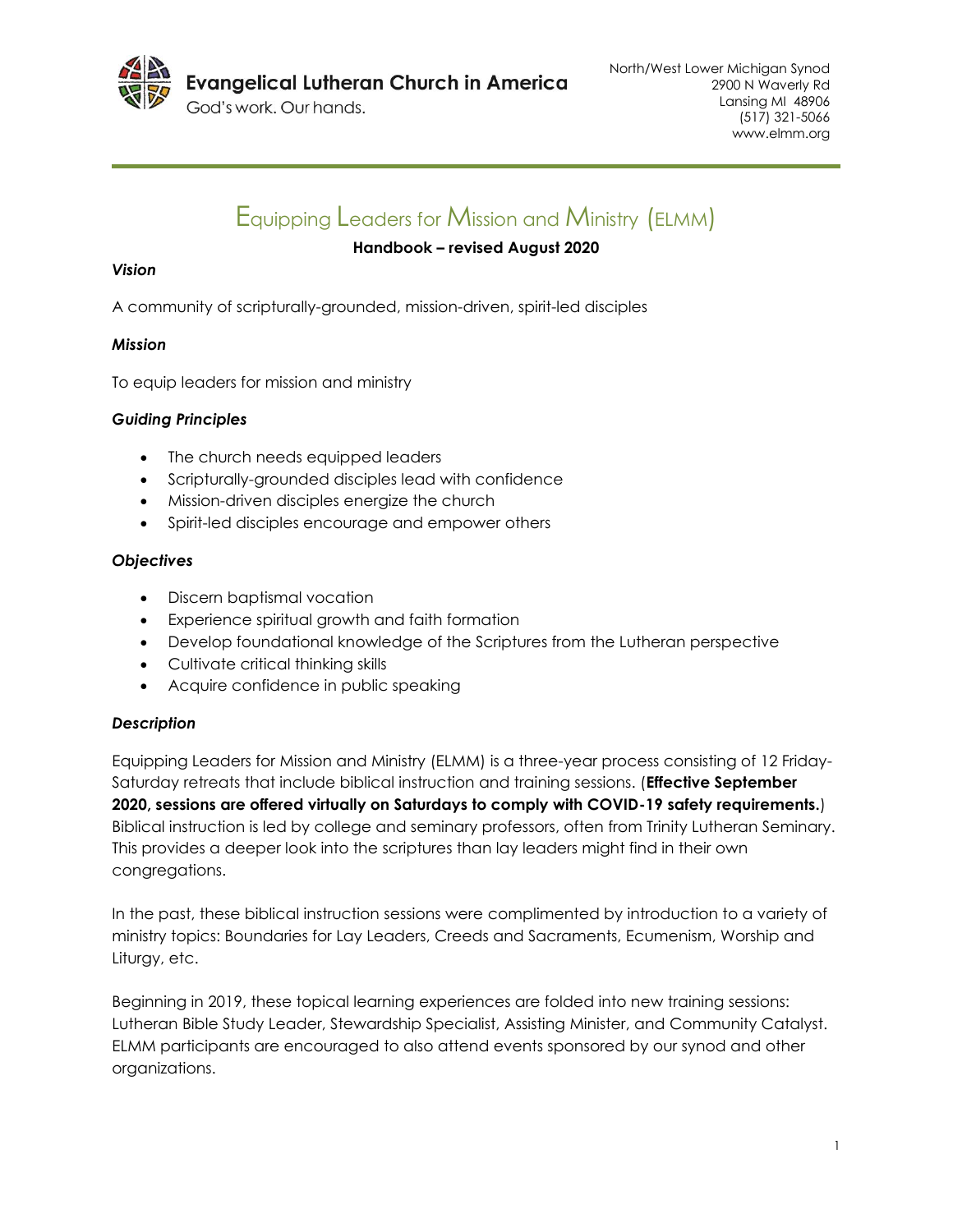

| <b>SAMPLE RETREAT SCHEDULE</b>                                                                                                                                                                                                                |           |                                                  |
|-----------------------------------------------------------------------------------------------------------------------------------------------------------------------------------------------------------------------------------------------|-----------|--------------------------------------------------|
| Participants may begin the program at any time during the three-year schedule. WTTW sessions are constant; other<br>topics and Skill Day topics may change based on instructor availability and changing needs of the church and its leaders. |           |                                                  |
| <b>RETREATS (TWO-DAY LEARNING EVENTS)</b>                                                                                                                                                                                                     |           |                                                  |
| <b>SESSION</b>                                                                                                                                                                                                                                |           | <b>TOPIC</b>                                     |
| Year One                                                                                                                                                                                                                                      |           | WTTW 1 - Genesis 1-11                            |
|                                                                                                                                                                                                                                               | Quarter 1 | Lutheran Bible Study Leader - Part I             |
|                                                                                                                                                                                                                                               |           | WTTW 2 - Genesis 12-50                           |
|                                                                                                                                                                                                                                               | Quarter 2 | Lutheran Bible Study Leader - Part II            |
|                                                                                                                                                                                                                                               | Quarter 3 | WTTW 3 - Exodus                                  |
|                                                                                                                                                                                                                                               |           | Stewardship Specialist - Part I                  |
|                                                                                                                                                                                                                                               | Quarter 4 | WTTW 5 & 6 - History and Exile                   |
|                                                                                                                                                                                                                                               |           | Stewardship Specialist - Part II                 |
| Year Two                                                                                                                                                                                                                                      | Quarter 1 | WTTW 7 - Psalms                                  |
|                                                                                                                                                                                                                                               |           | Assisting Minister - Part I                      |
|                                                                                                                                                                                                                                               | Quarter 2 | WTTW 4 - Prophets                                |
|                                                                                                                                                                                                                                               |           | Assisting Minister - Part II                     |
|                                                                                                                                                                                                                                               |           | WTTW 9 & 10 - Gospels of Matthew and Mark        |
|                                                                                                                                                                                                                                               | Quarter 3 | Community Catalyst - Part I                      |
|                                                                                                                                                                                                                                               | Quarter 4 | WTTW 11 - Gospels of Luke and Acts               |
|                                                                                                                                                                                                                                               |           | Community Catalyst - Part II                     |
| Year Three                                                                                                                                                                                                                                    | Quarter 1 | WTTW 12 - Gospel of John                         |
|                                                                                                                                                                                                                                               |           | Pastoral Care - Part I (to be confirmed)         |
|                                                                                                                                                                                                                                               | Quarter 2 | WTTW 13 - Letters of Paul                        |
|                                                                                                                                                                                                                                               |           | Pastoral Care - Part II (to be confirmed)        |
|                                                                                                                                                                                                                                               | Quarter 3 | WTTW 14 - Deutero Pauline Letters and Epistles   |
|                                                                                                                                                                                                                                               |           | Parish Administrator - Part I (to be confirmed)  |
|                                                                                                                                                                                                                                               | Quarter 4 | WTTW 8 & 15 - Apocalypticism                     |
|                                                                                                                                                                                                                                               |           | Parish Administrator - Part II (to be confirmed) |

# SAMPLE RETREAT SCHEDULE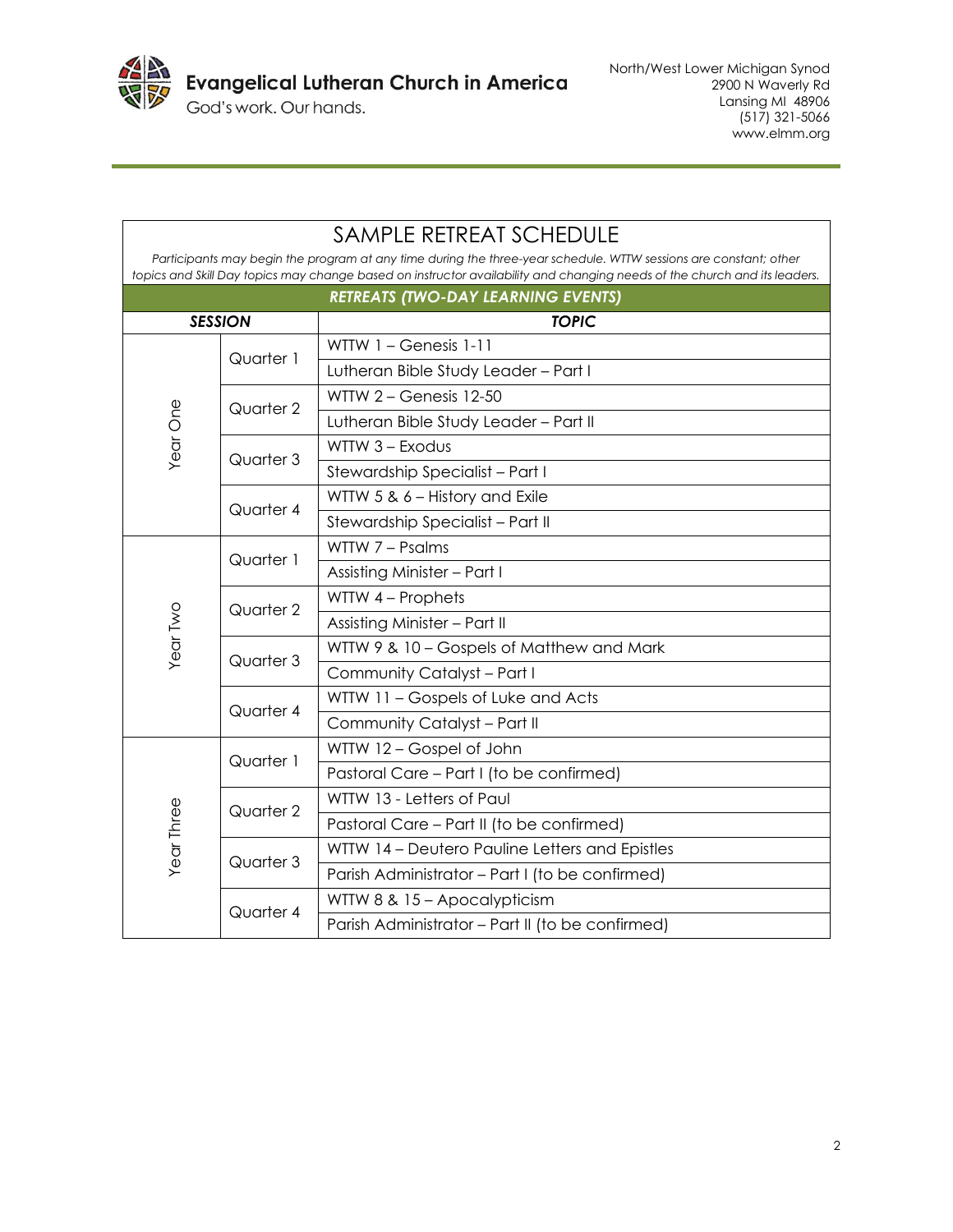

### *Getting Started*

Prospective participants may contact the Administrator for an application. The application process includes three references, one of whom must be the current pastor. Participants may begin the program at any time during the three-year rotation.

Although it is anticipated that participants will use what they learn in various leadership roles in their home congregation and their communities, it is also valid for an individual to enter the process for their personal spiritual growth and faith formation.

The best way for a prospective participant to discern whether ELMM is right for them at this point in their faith journey is to attend a retreat.

### *Completion*

Consistent attendance is strongly encouraged to promote the participant's progress and growth. Many participants return and attend sessions a second or third time after the three-year rotation is complete.

Regular conversation between participants and their pastors and congregational councils is expected, involving the Board of Governors as is helpful or necessary. A covenant agreement may be used to provide some structure for these conversations and the participant's progress.

These conversations should include the participant's reflections on what they have learned, their sense of calling to a particular area of ministry, exploration of opportunities to serve in these areas, etc. It is recommended these conversations occur at least twice a year.

Should a pastor or congregation council feel any concerns because of these conversations, the pastor, participant, and administrator should discuss them as early as possible. The participants are expected to support the work of the pastor and enhance the ministries of their congregation, and/or find opportunities for ministry in their communities.

Participants will receive a certificate upon completion and be recognized by the Bishop and Synod Assembly. Although the certificate grants no particular privileges, leaders who complete the program *may* be commissioned by their home congregations for particular areas of ministry. Note that no congregation is under any obligation to commission one who completes the program.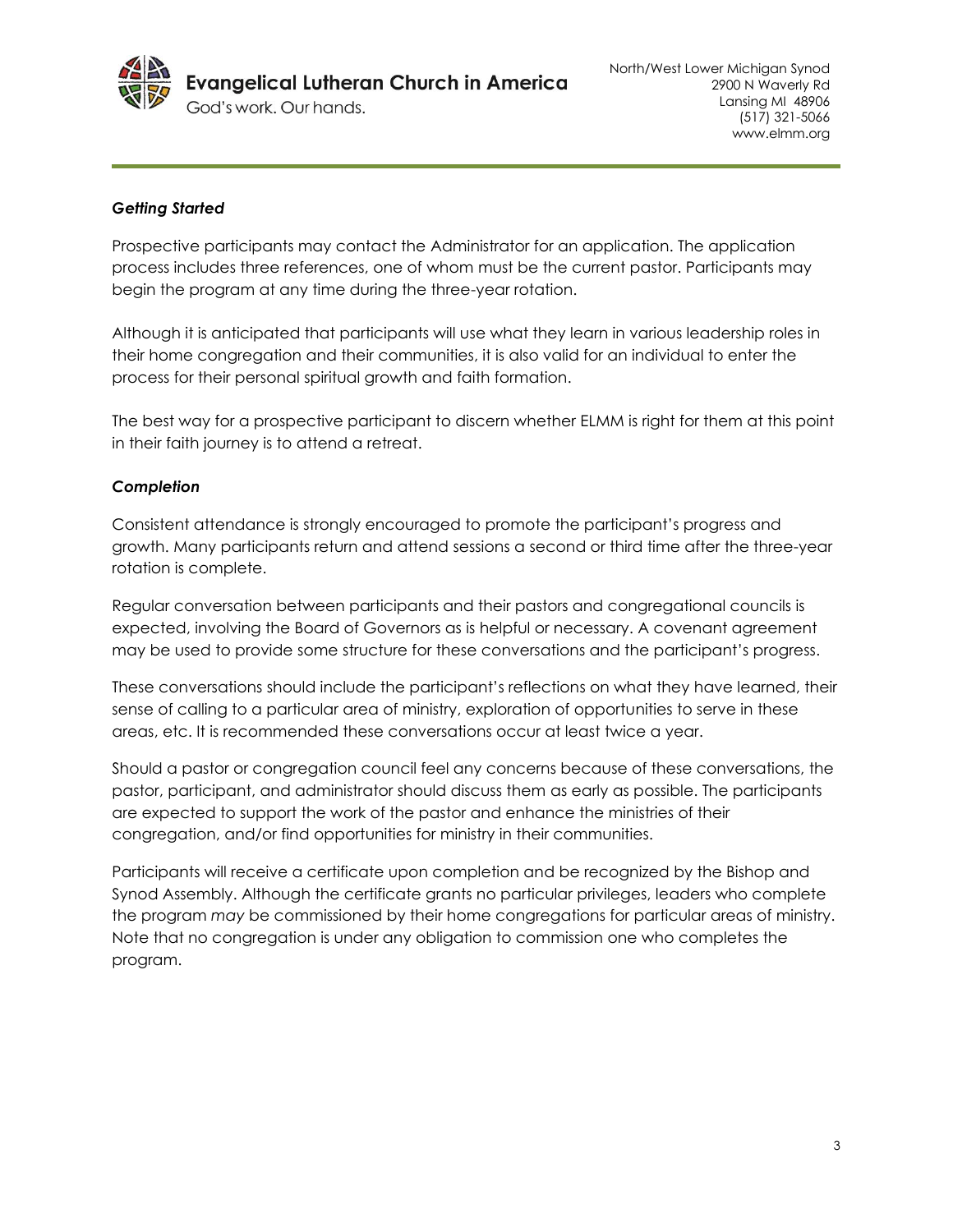

### *Vision and Expectations*

The North/West Lower Michigan Synod equips leaders for mission and ministry by providing foundational theological education through its partnership with Trinity Lutheran Seminary, leadership development through sessions on various ministry applications, and spiritual formation through relationships with other students and mentors. Upon successful completion of the ELMM process, individuals are recognized by the Bishop and Synod Assembly. We celebrate their commitment to spiritual growth and faith formation and their desire to share their gifts and live Godly lives.

Thus prepared and recognized, a person is eligible to serve as a Commissioned Leader in their congregation as deemed appropriate by their pastor and congregation council. No congregation is obligated to commission one who has completed the ELMM process.

Commissioned Leaders are co-workers in ministry with Ministers of Word and Sacrament (ordained pastors) and Ministers of Word and Service (associates in ministry, diaconal ministers, deaconesses.) They understand constitutional requirements for ordained ministers to preach the word and administer the sacraments, and synodical Bishops' responsibility for the ministry of Word and Sacrament.

Commissioned Leaders support their pastors and help their congregations understand that as the North/West Lower Michigan Synod and the Evangelical Lutheran Church in America, we are church together.

Those who complete the ELMM process may serve on Synod committees at the invitation of the Bishop or the Bishop's staff and/or they may sense a call to serve in their community in some way. The Bishop is under no obligation to invite them to serve on Synod committees nor to recommend them for, or place them in, community service roles. This holds true regardless of whether they are commissioned by their congregation for specific areas of ministry.

Individuals who complete the ELMM process are not appointed by the Bishop to serve in place of a congregation's pastor, nor are they authorized to preach the Gospel and administer the Sacraments. This holds true regardless of whether they are commissioned by their congregation for specific areas of ministry.

Commissioned Leaders shall be:

- Committed to Christ
- Willing to accept and adhere to the Confession of Faith accepted by the ELCA
- Able to demonstrate an aptness, ability, and willingness to serve in ministries which equip and support the people of God
- Diligent and faithful in the exercise of the ministries to which they are called
- Striving to conduct themselves in a manner consistent with the Gospel